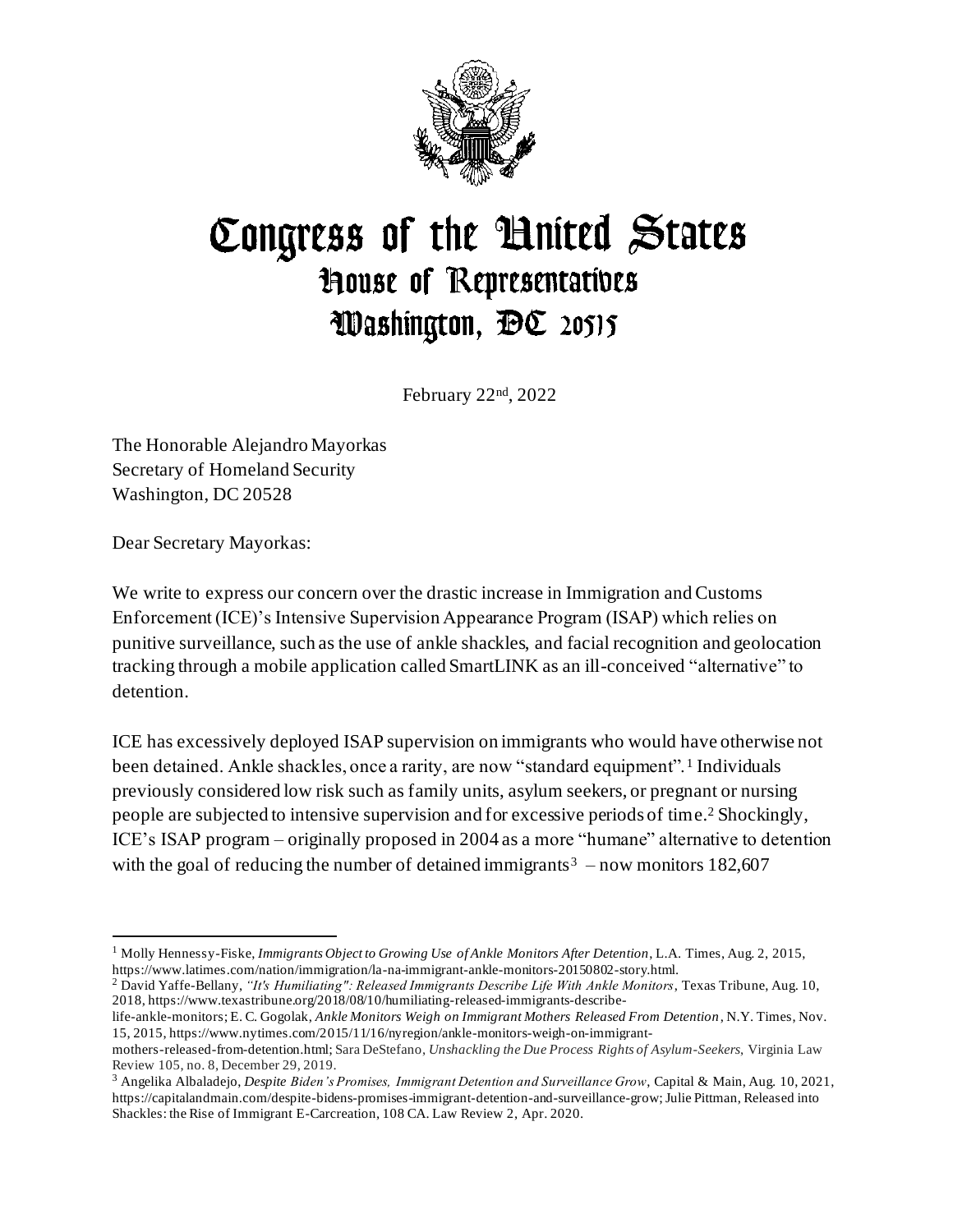individuals at any given time<sup>4</sup> , making it the largest supervision program of any U.S. law enforcement agency.<sup>5</sup> According to recent reports, DHS is seeking to expand this program to 400,000 individuals by the end of the year and to add house arrest as a supervision condition. <sup>6</sup>

As members of Congress who represent many of the immigrant communities disproportionately impacted by this program, it is important for us to underscore the extreme physical and mental damage that ISAP has on our residents and their families. A recent report found that over 90% of participants experienced physical harm due to ankle shackles including swelling, open wounds, and even permanent scars and electrical shocks. 88% of immigrants in the ISAP program reported the shackles harmed their mental health and an alarming 12% reported experiencing suicidal thoughts.<sup>7</sup> The onerous surveillance and fear of re-detention takes a mental toll, possibly retraumatizing people who are fleeing persecution. Moreover, the restrictive supervision terms and social stigma around ISAP make it difficult for individuals to sustain employment and relationships with family, causing social isolation.<sup>8</sup> Such harms are exacerbated by the extremely long periods of time — an average of 629 days — that ICE requires individuals to be in the program. 9

Moreover, ICE's budget for the ISAP program has grown exponentially alongside its budget for immigrant detention. Between 2006 to 2021, ISAP's budget increased from \$28 million to \$475 million, while the detention budget increased from \$1 billion to \$2.8 billion.<sup>10</sup> ICE cannot reasonably call ISAP an "alternative to detention" if the program effectively subjects more immigrants to the agency's supervision while it simultaneously expands formal detention programs. Furthermore, since the program's start in 2004 ISAP has been operated by B.I. Incorporated (B.I.), a subsidiary of the private prison company GEO Group. <sup>11</sup> ICE's multi-billion dollar partnership with B.I. is yet another troubling indication that ISAP fits into the broader system of profiting from surveillance and caging, as opposed to providing a proven, community-

committee-releases-fiscal-year-2022-homeland-security-funding.

<sup>11</sup> ICE's ISAP contract with B.I. is worth \$2.2 billion. *The GEO Group Announces Five-Year Contract With U.S. Immigration and Customs Enforcement for Intensive Supervision and Appearance Program (ISAP)*, Business Wire, March 20, 2020, https://www.businesswire.com/news/home/20200324005145/en/The-GEO-Group-Announces-

<sup>4</sup> U.S. Immigration and Customs Enforcement*, Detention Oversight: Detention Statistics*, accessed Feb. 18, 2022, https://www.ice.gov/detain/detention-oversight#tab2.

 $<sup>5</sup>$  In the last five months alone, ICE has enrolled more than 45,000 immigrants into this intensive program. ICE, Detention</sup> Management, https://www.ice.gov/detain/detention-management; *see also*, Pew Charitable Trs., Use of Electronic Offender-Tracking Devices Expands Sharply (2016).

<sup>6</sup> Ted Hesson, "U.S. to try house arrest for immigrants as alternative to detention," Reuters, Feb. 8, 2022

https://www.reuters.com/world/us/us-try-house-arrest-immigrants-alternative-detention-2022-02-08/

<sup>&</sup>lt;sup>7</sup> Benjamin N. Cardozo School of Law Kathryn O. Greenberg Immigration Justice Clinic, Freedom for Immigrants & Immigrant Defense Project, *Immigration Cyber Prisons: Ending the Use of Electronic Ankle Shackles*, Report (July 2021).

<sup>8</sup> *Id.*; *see also* MediaJustice, No More Shackles, Report (Apr. 2020), https://mediajustice.org/wpcontent/uploads/2020/04/NoMoreShackles\_PretrialReport\_2019 -final-draft.pdf.

<sup>&</sup>lt;sup>9</sup> ICE, Detention Management, https://www.ice.gov/detain/detention-management.

<sup>&</sup>lt;sup>10</sup> See supra fn. 3; see also Press Release, Appropriations Committee Releases Fiscal Year 2022 Homeland Security Funding Bill, U.S. House of Representatives, https://appropriations.house.gov/news/press-releases/appropriations-

Five-Year-Contract-With-U.S.-Immigration-and-Customs-Enforcement-for-Intensive-Supervision-and-Appearance-Program-ISAP.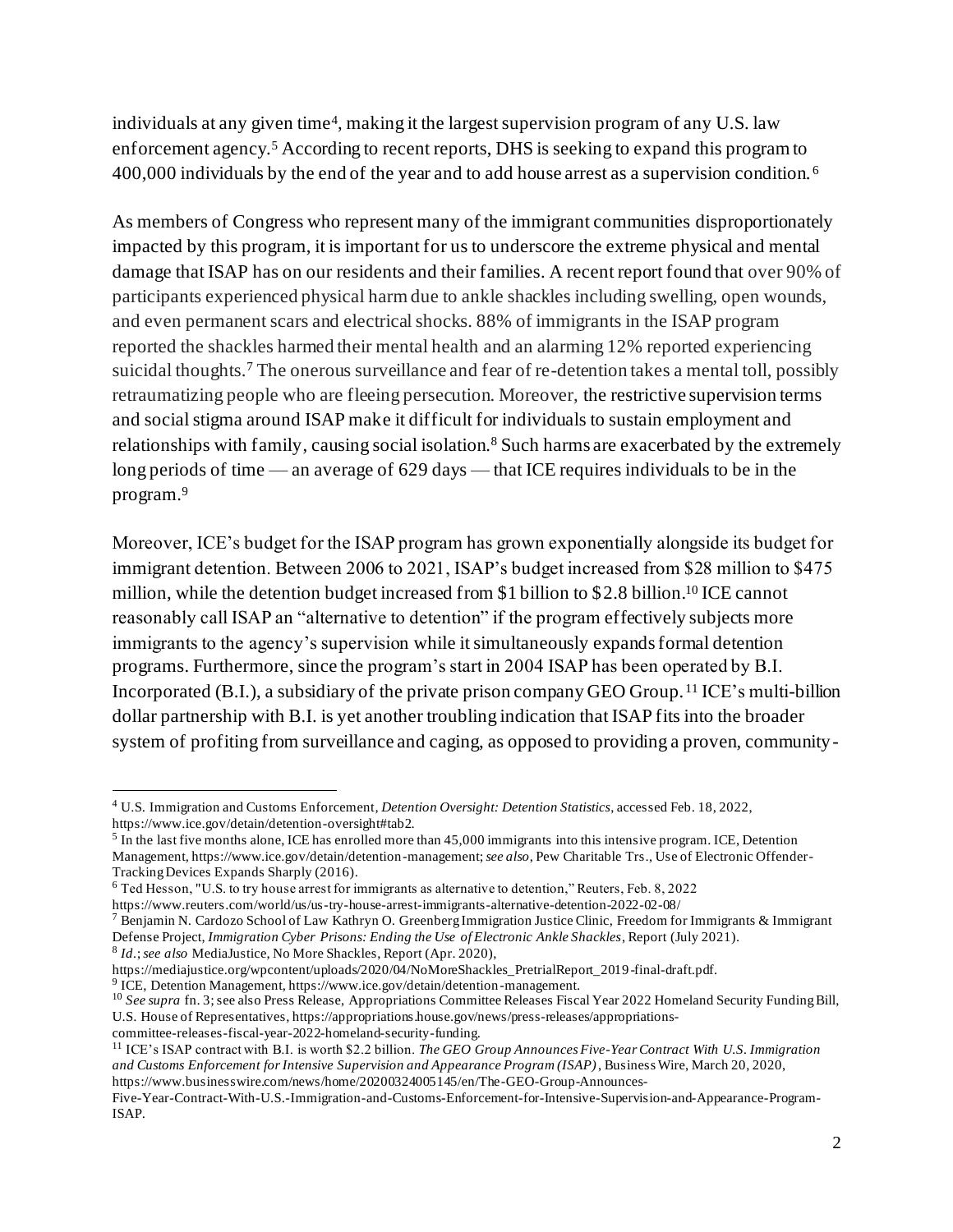based approach<sup>12</sup> to serving immigrant communities outside of the walls of immigration detention facilities.

Lastly, we are alarmed by ICE's rapid enrollment of individuals into the ISAP SmartLINK program, which requires individuals to download a mobile application onto their phone that subjects them to facial recognition, geolocation tracking, and video and voice communication with ICE at certain intervals. Currently around 64% of the people in ISAP (95,782 individuals) are subjected to the SmartLINK program.<sup>13</sup> We have serious concerns over data sharing and privacy of this application including the ability of ICE and B.I. to track individuals in real-time and collect and repurpose the data. SmartLINK's privacy policy is extremely broad, <sup>14</sup> and this technology has the capability of surveilling not only the subject but also bystanders – including U.S. citizens and individuals with legal status – raising further civil rights concerns and creating a potential for unwarranted surveillance of U.S. residents without just cause, their knowledge or their consent. We already know that data collected from ankle shackles has been used to conduct enforcement and deportation operations.<sup>15</sup>

For the foregoing, we respectfully request that ICE take the following actions or explain why they will not by March 8<sup>th</sup>, 2022:

- *ICE should significantly reduce the number of individuals subjected to ISAP by conducting a wide scale de-escalation review of its ISAP docket, and adjust its funding request for the program accordingly***:** ICE should conduct a thorough de-escalation review of its ISAP case docket across all ICE Field Offices. There should be a prosecutorial discretion practice of routine de-escalation for the ISAP docket and a presumption of de-escalation after 90 days in the ISAP program. Ankle shackles and SmartLINK should not be the de facto supervision practice as ICE currently operates. ICE must also consider the prosecutorial discretion requests of individuals or counsel asking for ISAP de-escalation. If ICE will not commit to these policy changes, please explain why in writing.
- *ICE should publicly disclose its data and civil liberties policy for the SmartLINK application.* The agency should be transparent about what types of data it or B.I. collect or should be allowed to collect on an individual and their surrounding community, and

<sup>12</sup> National Immigrant Justice Center, *A Better Way: Community-Based Programming as an Alternative to Immigrant Incarceration*, Apr. 2019, https://immigrantjustice.org/sites/default/files/uploaded-files/no-content-type/2019-04/A-Better-Wayreport-April2019-FINAL-full.pdf

<sup>&</sup>lt;sup>13</sup> ICE, Detention Management, https://www.ice.gov/detain/detention-management

<sup>14</sup> Just Futures Law and Mijente, *ICE Digital Prisons: The Expansion of Mass Surveillance As ICE's Alternative to Detention* , Report (May 2021), https://www.flipsnack.com/justfutures/ice-digital-prisons-1u8w3fnd1j/ Full-view.html; B.I. SmartLINK Privacy Policy, B.I. Incorporated,

https://web.archive.org/web/20210526234349/https://bi.com/products-and-services/bi-smartlink-privacy-policy/.

<sup>&</sup>lt;sup>15</sup> Jeff Amy, *Documents: Plant Owners 'Willfully' Used Ineligible Workers*, Associated Press, Aug.

<sup>9, 2019,</sup> https://apnews.com/article/711d52e4bccd41bc894907a9e1645d09.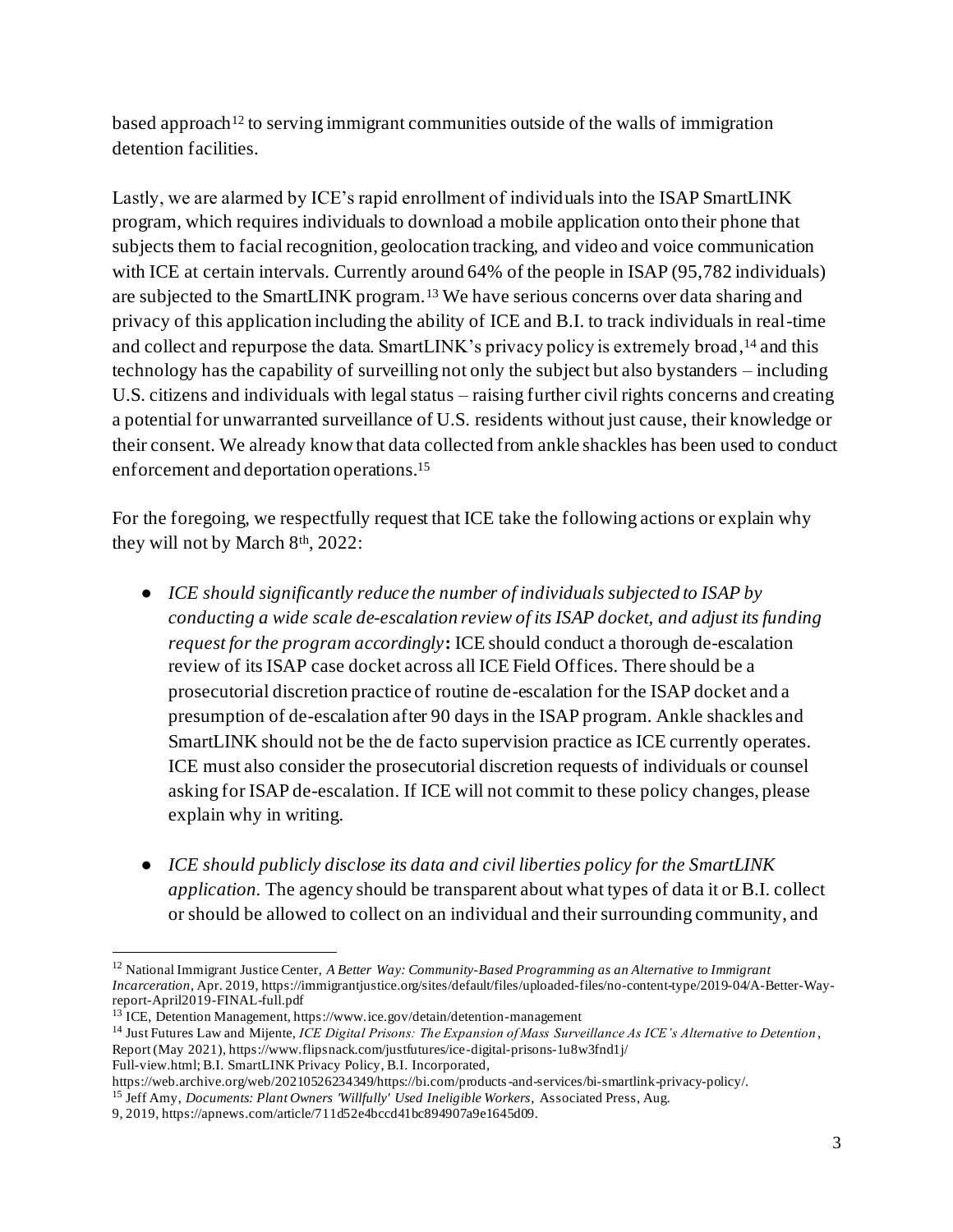for what purpose. If ICE will not commit to these policy changes, please explain why in writing.

● *ICE should reevaluate its ISAP IV contract with B.I.* As President Biden indicated earlier this year, private entities should not profit from incarceration.<sup>16</sup> The same applies here no private entity should profit from surveillance and e-carceration. If ICE will not commit to these policy changes, please explain why in writing.

As a nation that values immigrant communities as part of the fabric of our society, we can no longer criminalize immigration and replace brick and mortar prisons with high-tech ones. Instead, we must divert resources from detention programs like ISAP to community-based services that serve the very real needs of our communities.

Signed,

Parkeda Slail

RASHIDA TLAIB Member of Congress

Jesus &

JESÚS G. "CHUY" GARCÍA Member of Congress

S. Proof

AYANNA PRESSLEY Member of Congress

JAMAAL BOWMAN, ED.D. Member of Congress

> CORI BUSH Member of Congress

JUDY CHU Member of Congress

YVETTE D. CLARKE Member of Congress

<sup>16</sup> Joel Rose, *Biden Wants To End For-Profit Immigrant Detention. His Administration Isn't So Sure*, NPR, June 15, 2021, https://www.npr.org/2021/06/15/1006728924/biden-wants-to-end-for-profit-immigrant-detention-hisadministration-isnt-so-sur.